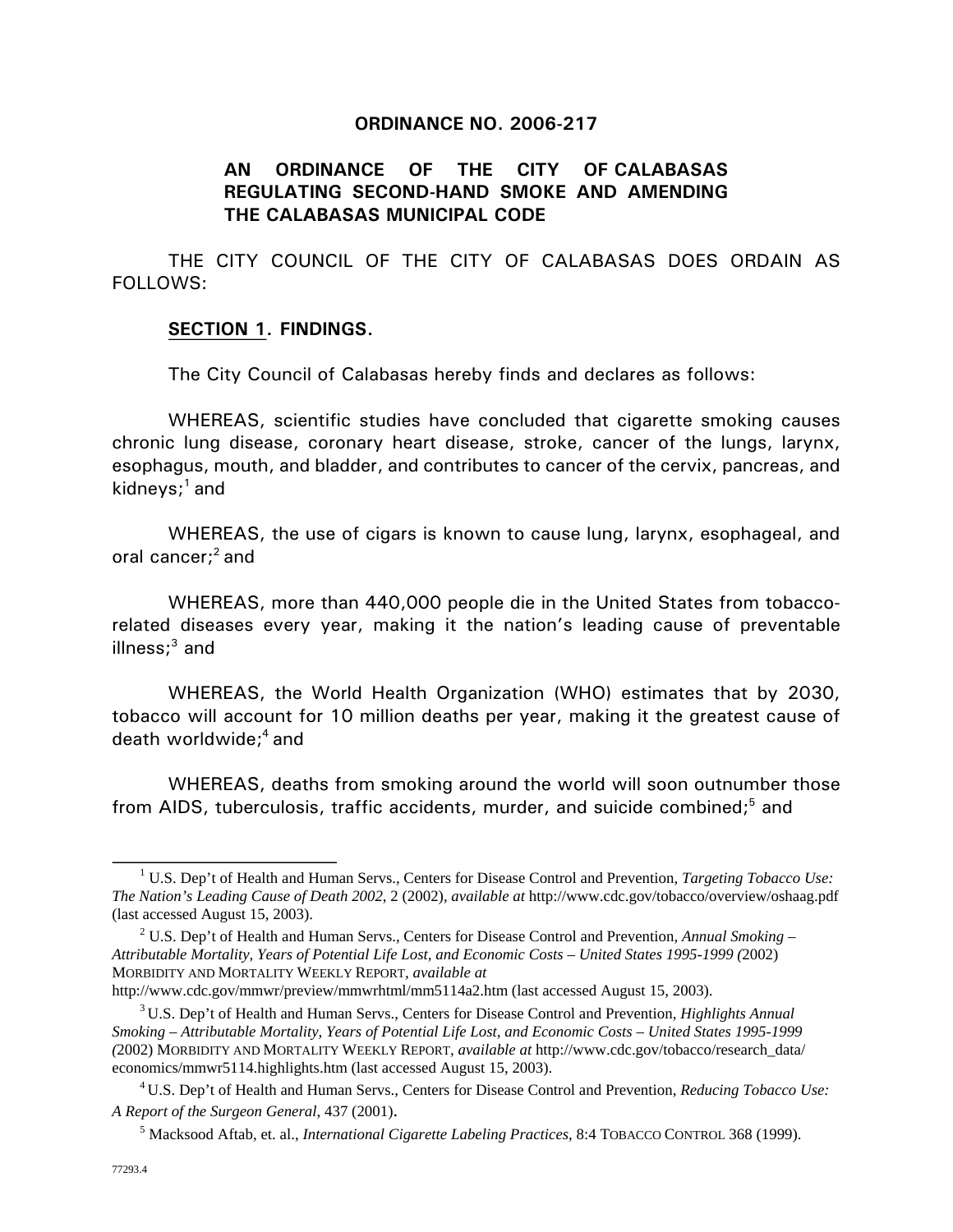WHEREAS, the United States Environmental Protection Agency (EPA) has found secondhand smoke to be a risk to public health, and has classified secondhand smoke as a group A carcinogen, the most dangerous class of carcinogen;<sup>6</sup> and

WHEREAS, exposure to secondhand smoke is the third leading cause of preventable death in this country, killing over  $52,000$  non-smokers each year,<sup>7</sup> including  $3,000$  deaths from lung cancer;  $8$  and

WHEREAS, between 4,200 and 7,440 nonsmokers die of ischemic heart disease from secondhand smoke each year in California;<sup>9</sup> and

WHEREAS, 87.9% of non-smokers showed detectable levels of cotinine (a metabolite of nicotine) in their blood, the most likely source of which is secondhand smoke exposure; $10$  and

WHEREAS, secondhand smoke exposure adversely affects fetal growth, with elevated risk of low birth weight and increased risk of Sudden Infant Death Syndrome (SIDS) in infants of mothers who smoke; $11$  and

WHEREAS, secondhand smoke exposure causes as many as 300,000 children in the United States to suffer from lower respiratory tract infections, such as pneumonia and bronchitis, $12$  exacerbates childhood asthma, and increases the risk of acute, chronic, middle ear infection in children; $13$  and

÷,

<sup>6</sup> U.S. Dep't of Health and Human Servs., Centers for Disease Control and Prevention, *Clean Indoor Air Regulations Fact Sheet* (2001), *available at* [http://www.cdc.gov/tobacco/sgr/sgr\\_2000/factsheets](http://www.cdc.gov/tobacco/sgr/sgr_2000/factsheets)/ factsheet\_clean.htm (last accessed Apr. 23, 2003).

<sup>7</sup> S.A. Glantz & W. Parmley, *Passive Smoking and Heart Disease: Epidemiology, Physiology, and Biochemistry*, 83(1) Circulation 1 (1991) and *California Environmental Protection Agency, Office of Envtl. Health Hazard Management, Health Effects of Exposure to Environmental Tobacco Smoke: Final Report* (1997).

<sup>8</sup> U.S. Dep't of Health and Human Servs., Centers for Disease Control and Prevention, *Targeting Tobacco Use: The Nation's Leading Cause of Death 2002*, 2 (2002), *available at* <http://www.cdc.gov/tobacco/overview/oshaag.pdf> (last accessed August 15, 2003).

<sup>&</sup>lt;sup>9</sup> National Cancer Institute, *Health Effects of Exposure to Environmental Tobacco Smoke: The Report of the California Environmental Protection Agency*. Smoking and Tobacco Control Monograph No. 10. Bethesda, MD. U.S. Department of Health and Human Services, National Institutes of Health, National Cancer Institute, NIH Pub. No. 99-4645 (1999).

<sup>&</sup>lt;sup>10</sup> Pirkle, et al., JOURNAL OF AMERICAN MEDICINE, 275: 1233-40 (1996).

<sup>11</sup> Cal. Envtl. Prot. Agency, Office of Envtl Health Hazard Assessment, *Health Effects of Exposure to Environmental Tobacco Smoke, Final Report* ES-5 (1997).

<sup>12</sup> U.S. Dep't of Health and Human Servs., Centers for Disease Control and Prevention, *Targeting Tobacco Use: The Nation's Leading Cause of Death 2002*, 2 (2002), *available at* <http://www.cdc.gov/tobacco/overview/oshaag.pdf> (last accessed August 15, 2003).

<sup>13</sup> U.S. Dep't of Health and Human Servs., Centers for Disease Control and Prevention, *Clean Indoor Air Regulations Fact Sheet* (2001), *available at* [http://www.cdc.gov/tobacco/sgr/sgr\\_2000/factsheets](http://www.cdc.gov/tobacco/sgr/sgr_2000/factsheets)/ factsheet clean.htm (last accessed Apr. 23, 2003).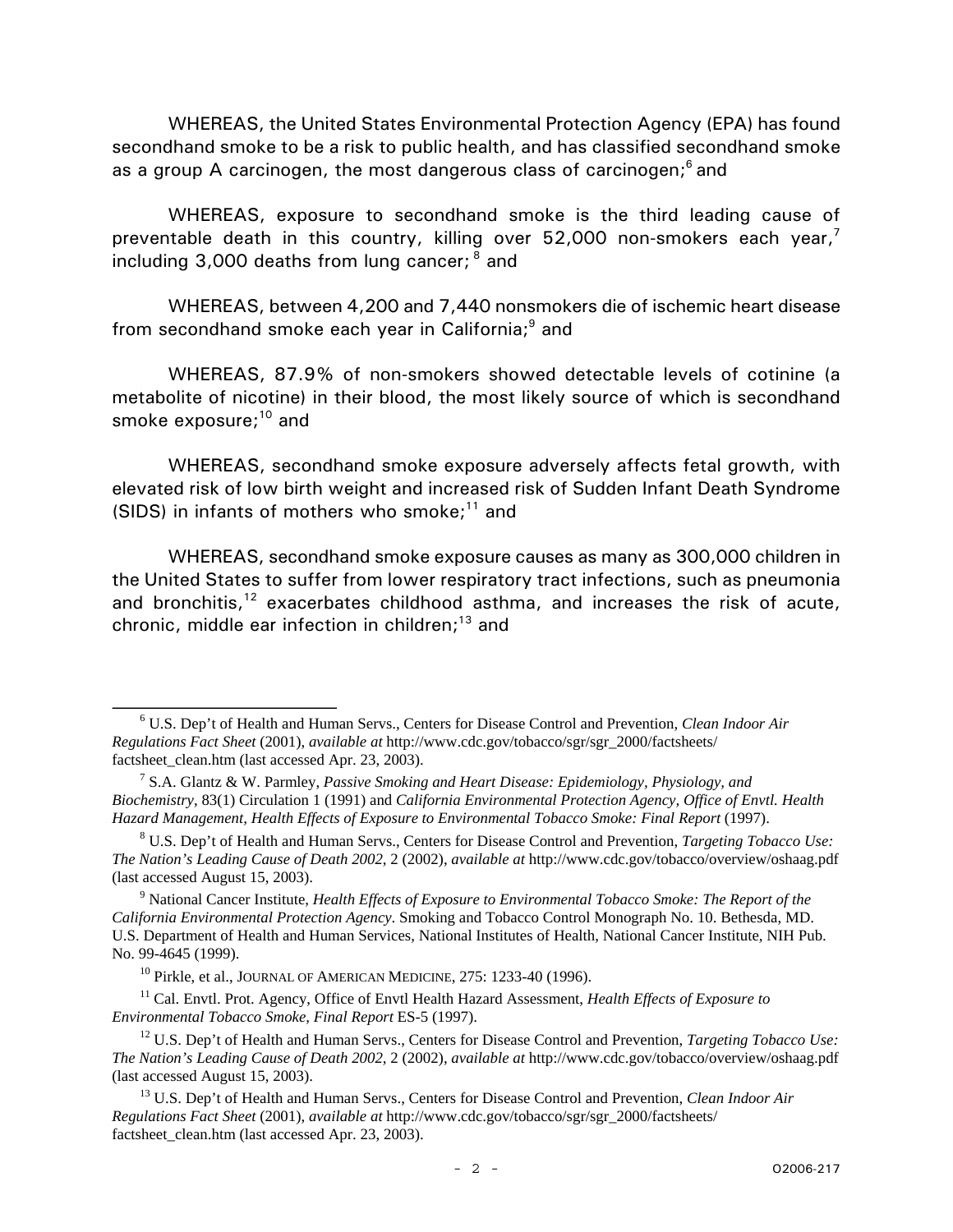WHEREAS, the total cost of smoking in California was estimated to be \$475 per resident or \$3,331 per smoker per year, for a total of nearly \$15.8 billion in smokingrelated costs in 1999 alone; $14$  and

WHEREAS, smoking-related health care costs in California in 1999 totaled \$8.6 billion, an estimated 43% of which is paid for by public sources;<sup>15</sup> and

WHEREAS, almost 90% of adult smokers started smoking at or before age 18;<sup>16</sup> and

WHEREAS, it is estimated that 5.9% of youth in California smoke<sup>17</sup> and smoking in front of children is likely to increase the likelihood that they will smoke; and

WHEREAS, state law acknowledges the harms of secondhand smoke by prohibiting the sale or furnishing of cigarettes, tobacco products or smoking paraphernalia to minors, as well as the purchase, receipt, or possession of tobacco products by minors;<sup>18</sup> and

WHEREAS, with certain exceptions, state law prohibits smoking inside an enclosed place of employment;<sup>19</sup> and

WHEREAS, state law prohibits public school students from smoking or using tobacco products while on campus, while attending school-sponsored activities, or while under the supervision or control of school district employees;<sup>20</sup> and

WHEREAS, state law prohibits smoking in playgrounds and tot lots and within twenty feet of the main entrances and exits of public buildings and expressly authorizes local communities to enact additional restrictions; $^{21}$ 

WHEREAS, the California Air Resources Board has determined that second-hand smoke is a toxic air contaminant, finding that exposure to second-hand smoke has serious health effects including low birth-weight babies; Sudden Infant Death

l.

<sup>14</sup> Max W, Rice DP, Zhang X, Sung H-Y, Miller L., *The Cost of Smoking in California, 1999*; California Department of Health Services (2002).

<sup>15</sup> Max W, Rice DP, Zhang X, Sung H-Y, Miller L., *The Cost of Smoking in California, 1999*; California Department of Health Services, 2002 and Bartlett JS, Miller LS, Rice D, Max WB, *Medical care expenditures attributable to cigarette smoking – United States, 1993;* MORBIDITY AND MORTALITY WEEKLY REPORT (1994) 469- 472.

<sup>16</sup> National Household Surveys on Drug Abuse, unpublished data, 1998. *See also*, U.S. Dep't of Health & Human Servs. et al., *Preventing Tobacco Use Among Young People: A Report of the Surgeon General*, 101 (1994).

<sup>17</sup> Tobacco Control Section, Cal. Dep't of Health Servs., *California Tobacco Control Update* (2003), at <http://www.dhs.ca.gov/tobacco/documents/TCSupdate.PDF>(last accessed April 25, 2003).

<sup>18</sup> Cal. Penal Code § 308 (West 2003).

<sup>19</sup> Cal. Lab. Code § 6404.5 (West 2003).

<sup>&</sup>lt;sup>20</sup> Cal. Educ. Code § 48901(a) (West 2003).

<sup>&</sup>lt;sup>21</sup> Cal. Health & Safety Code § 104495 (West 2003) and Cal. Gov't Code § 7596 (effective January 1, 2004).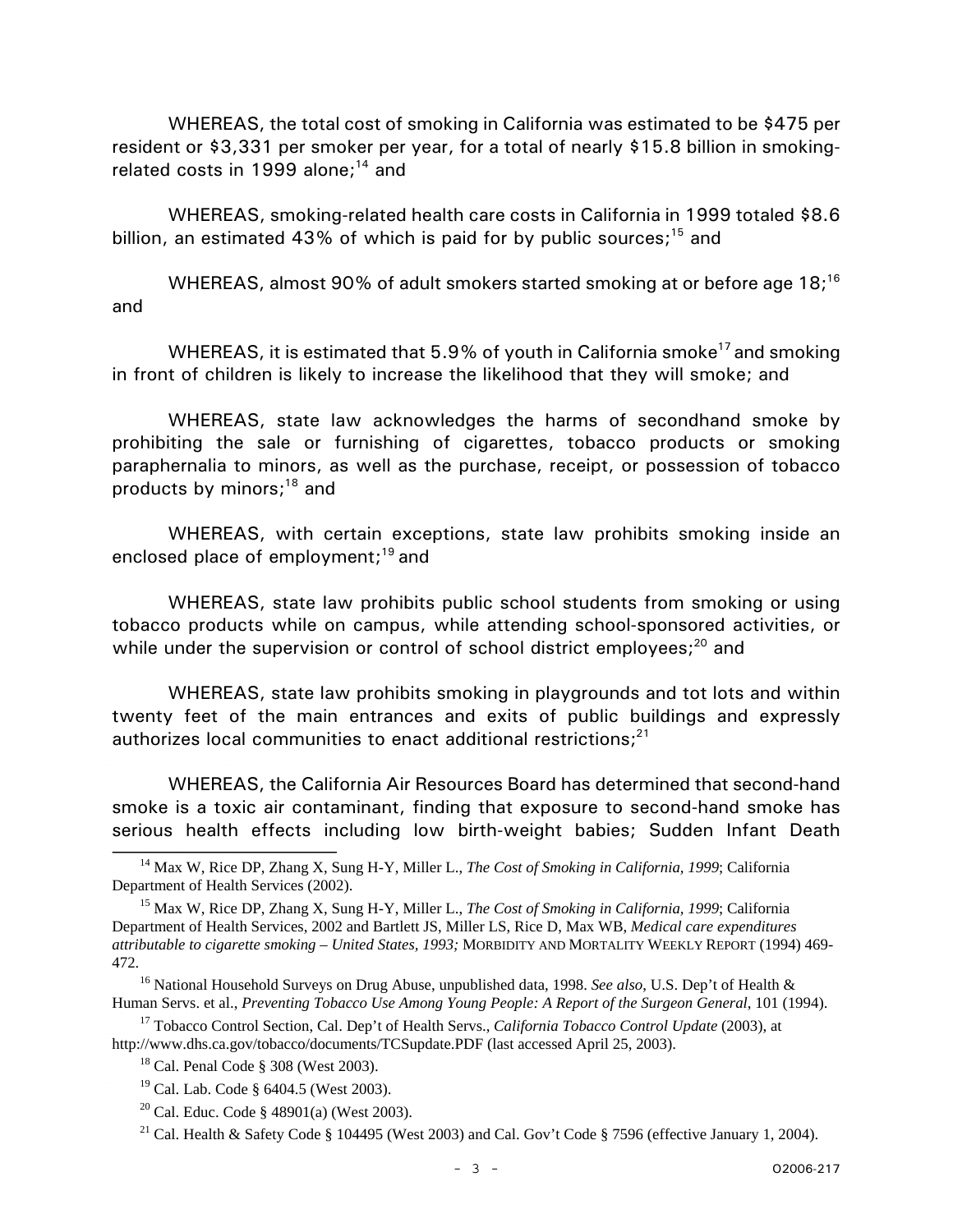Syndrome (SIDS); increased respiratory infections in children; asthma in children and adults; lung, sinus and breast cancer; heart disease; and death;

WHEREAS, the California Air Resources Board's determination will lead to a rulemaking process that will take many months to complete and will likely mirror the requirements of this ordinance in order to protect public health in California;

NOW THEREFORE, it is the intent of the City Council in enacting this ordinance, to provide for the public health, safety, and welfare by discouraging the inherently dangerous behavior of tobacco use near non-tobacco users; by protecting children from exposure to smoking and tobacco; by reducing the potential for children to associate smoking and tobacco with a healthy lifestyle; by protecting the public from smoking and tobacco-related litter and pollution; and by affirming and promoting the family-friendly atmosphere of the City's public places.

**SECTION 2. CODE AMENDMENT.** Chapter 12 of Article 8 of the City Calabasas Municipal Code is hereby amended to read as follows:

Chapter 8.12 Second-Hand Smoke Control

**Sections** 

8.12.010Title

- 8.12.020Purpose
- 8.12.030Definitions
- 8.12.040Prohibition of Smoking
- 8.12.050Reasonable Distance Required
	- 8.12.060Allowing, Aiding or Abetting Illegal Smoking
	- 8.12.070Penalties and Enforcement
	- 8.12.080Private Enforcement

# **Sec. 8.12.010 Title**

This chapter may be referred to as the city's "Comprehensive Second-Hand Smoke Control Ordinance."

# **Sec. 8.12.020 Purpose**

The purposes of this chapter are to:

A. Protect the public health, safety and general welfare by prohibiting smoking in public places under circumstances where other persons will be exposed to secondhand smoke,

B. Assure a cleaner and more hygienic environment for the City, its residents, and its natural resources, including its creeks and streams,

C. Strike a reasonable balance between the needs of persons who smoke and the needs of nonsmokers, including children, to breathe smoke-free air, recognizing the threat to public health and the environment which smoking causes,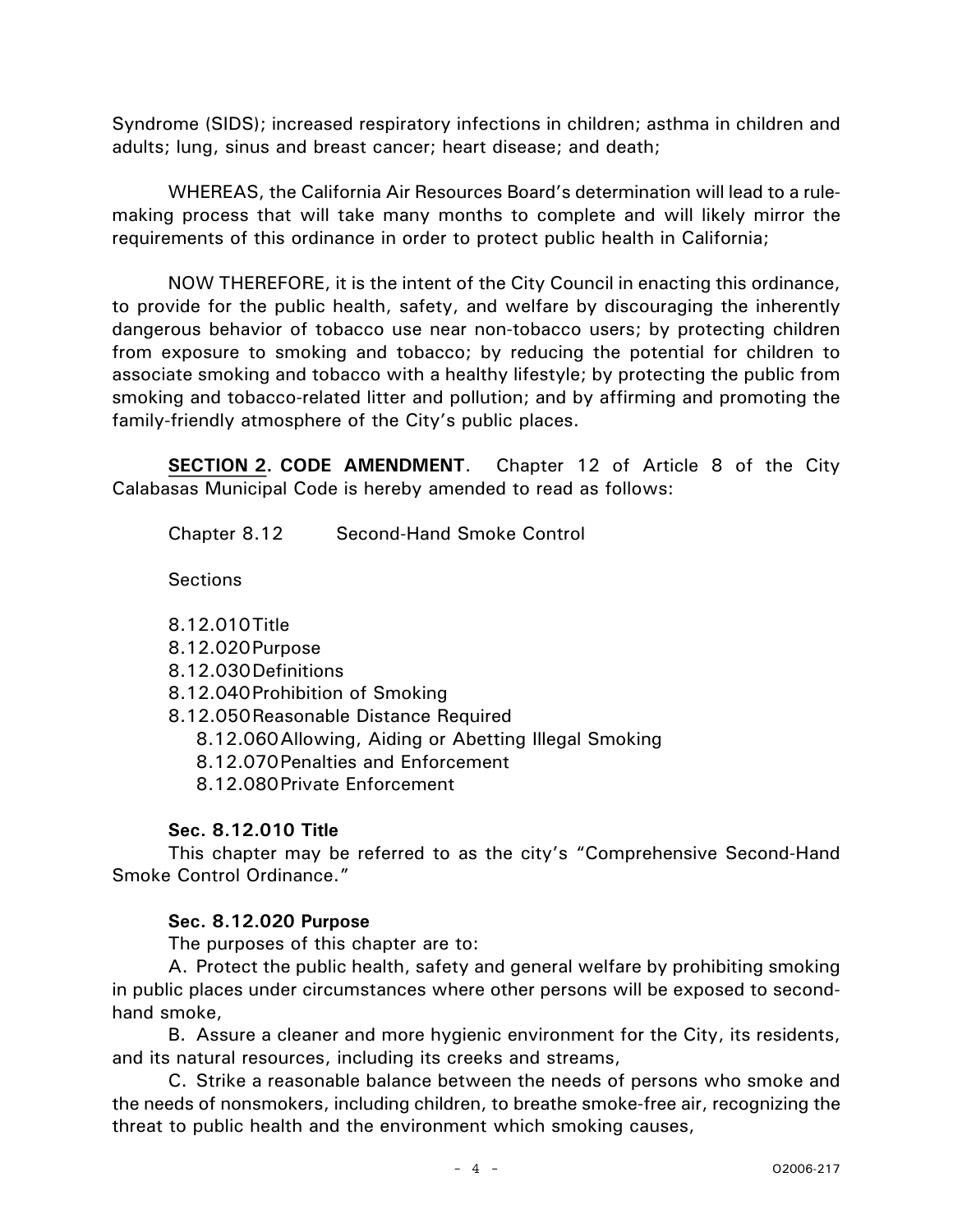D. Recognize the right of residents and visitors to the City to be free from unwelcome second-hand smoke.

# **Sec. 8.12.030 DEFINITIONS.**

The following definitions shall govern construction of this chapter unless the context clearly requires otherwise:

(a) "Business" means any sole proprietorship, partnership, joint venture, corporation, association, or other entity formed for profit-making purposes or that has an Employee.

(b) "Common Area at a Shopping Mall" means any indoor or outdoor common area of a Shopping Mall accessible to and usable by the occupants or customers of more than retail establishment, including but not limited to halls, lobbies, outdoor eating areas, play areas and parking lots.

(c) "Employee" means any person who is employed or retained as an independent contractor by any Employer or any person who volunteers his or her services for an Employer, association, Nonprofit Entity.

(d) "Employer" means any person, partnership, corporation, association, nonprofit or other entity who or which employs or retains the service of one or more Employees.

(e) "Enclosed Area" means:

(1) any covered or partially covered area having more than 50% of its perimeter walled or otherwise closed to the outside such as, for example, a covered porch with more than two walls; or

(2) any space open to the sky (hereinafter "uncovered") having more than 75% of its perimeter walled or otherwise closed to the outside such as, for example, a courtyard;

(3) except that an uncovered space of three thousand (3,000) square feet or more is not an Enclosed Area, such as, for example, a field in an open-air arena.

(f) "Multi-Unit Residence" means a building or portion thereof that contains more than one dwelling space each of which consists of independent living facilities for one or more persons, including but not limited to single-room occupancy hotels (SROs), congregate care facilities other than those conducted in single-family residential structures, and dormitories.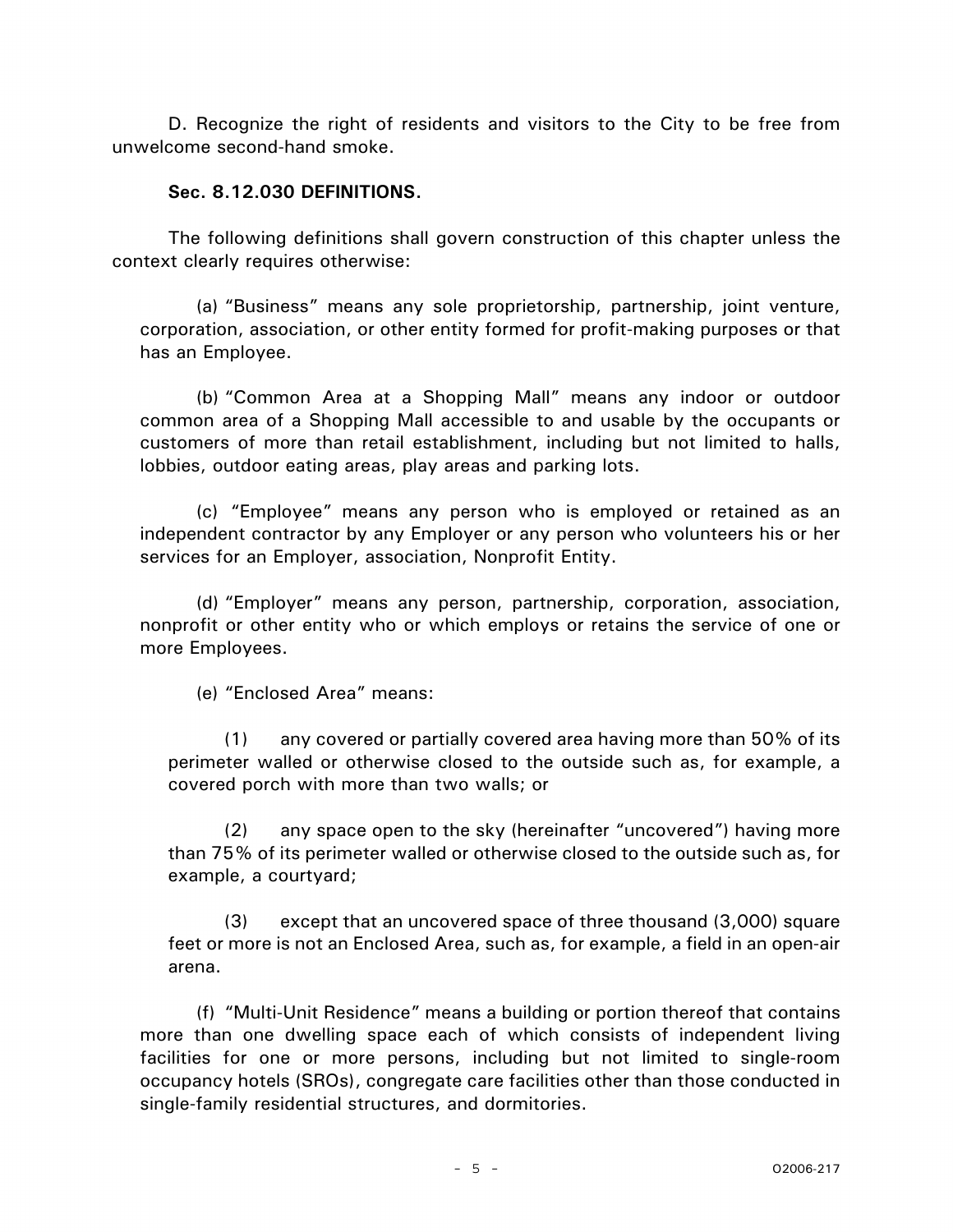(g) "Multi-Unit Residence Common Area" means any common area of a Multi-Unit Residence accessible to and usable by the occupants of more than one dwelling, including but not limited to halls, lobbies, laundry rooms, outdoor eating areas, play areas and swimming pools.

(h) "Nonprofit Entity" means any entity that meets the requirements of California Corporations Code section 5003 as well as any corporation, unincorporated association or other entity created for charitable, religious, philanthropic, educational, political, social or similar purposes, the net proceeds of which are committed to the promotion of the objectives of the entity and not to private gain. A public agency is not a nonprofit entity within the meaning of this section.

(i) "Place of Employment" means any area under the legal or de facto control of an Employer, Business or Nonprofit Entity that an Employee or the general public may enter in the normal course of operations, but regardless of the hours of operation, including, for example, indoor and outdoor work areas, construction sites, vehicles used in employment or for business purposes, taxis, employee lounges, conference and banquet rooms, bingo and gaming facilities, long-term health facilities, warehouses, and, while Employees, children or patients are present, private residences that are used as child-care or health-care facilities subject to licensing requirements.

(j) "Playground" means any park or Recreational Area designed in part to be used by children that has play or sports equipment installed or has been designated or landscaped for play or sports activities, or any similar facility located on public or private school grounds, or on city property.

(k) "Present" means with a Reasonable Distance.

(l) "Public Place" means any public or private place open to the general public regardless of any fee or age requirement, including, for example, streets, sidewalks, plazas, bars, restaurants, clubs, stores, stadiums, parks, Playgrounds, taxis, and buses.

(m) "Reasonable Distance" means a distance of twenty feet or, with respect to a designated smoking area, such larger area as the city manager reasonably determines in writing to be necessary in a given circumstance to ensure that occupants of an area in which smoking is prohibited are not exposed to secondhand smoke created by smokers outside the area.

(n) "Recreational Area" means any public or private area open to the public for recreational purposes whether or not any fee for admission is charged, including, for example, parks, gardens, sporting facilities, stadiums, and Playgrounds.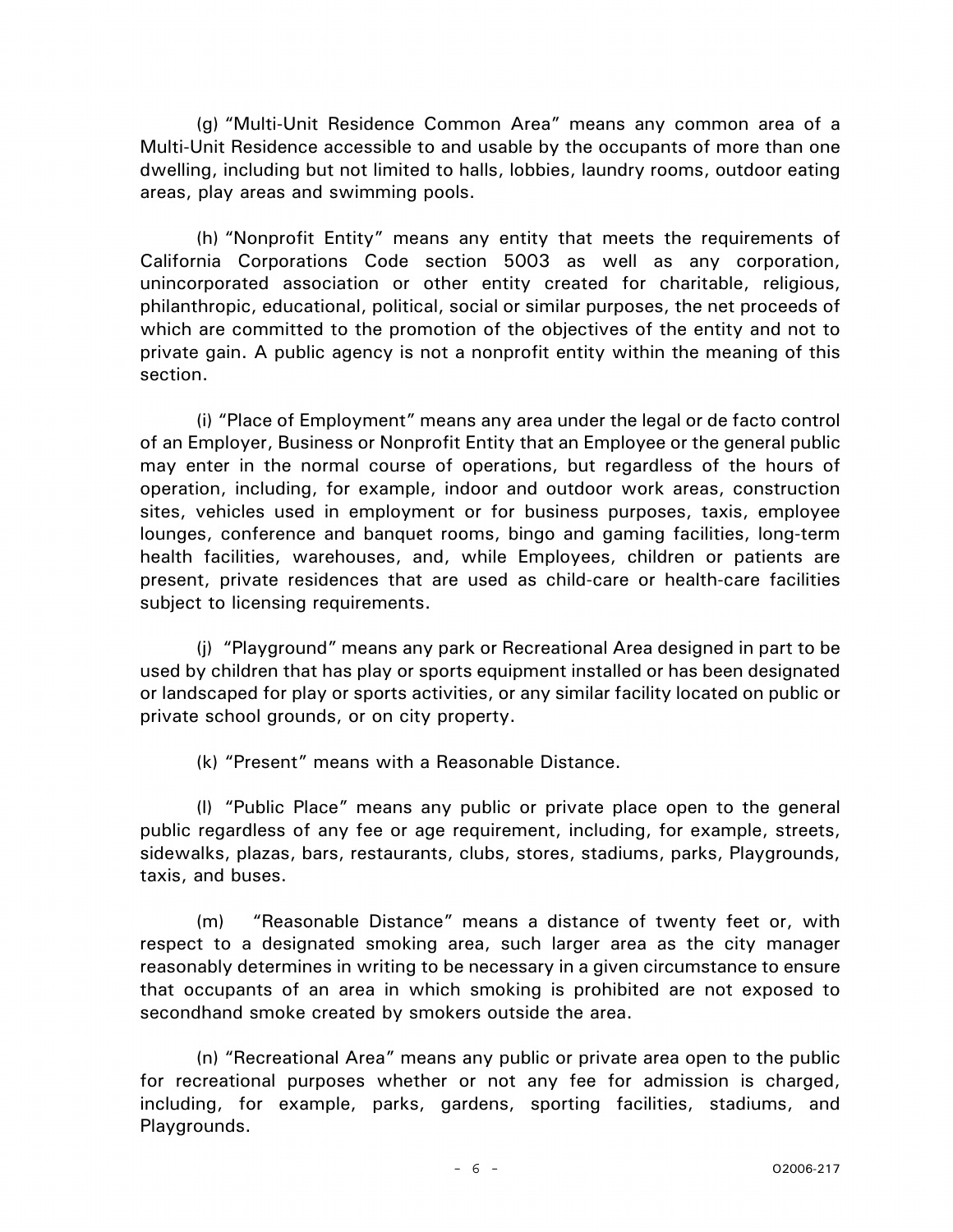(o) "Shopping Mall" means any parcel of land zoned and used for retail sales by more than one retailer that is jointly operated or which includes shared parking facilities.

(p) "Smoking" means possessing (and "Smoke" means to possess) a lighted pipe, lighted cigar, or lighted cigarette of any kind, or the lighting of a pipe, cigar, or cigarette of any kind, including, but not limited to, any Tobacco Product, or any other weed or plant.

(q) "Tobacco Product" means any substance containing tobacco leaf, including but not limited to cigarettes, cigars, pipe tobacco, snuff, chewing tobacco, dipping tobacco, bidis, or any other preparation of tobacco.

(r) "Unenclosed area" means any area which is not an Enclosed Area.

# **Sec. 8.12.040 Prohibition of Smoking**

(a) Public and Other Places Where Smoking Prohibited. Except as otherwise provided by this chapter or by state or federal law, smoking is prohibited everywhere in the city, including but not limited to:

(1) Public Places;

(2) Places of Employment;

(3) Multi-Unit Residence Common Areas;

(4) Enclosed and Unenclosed Places of Hotels, Businesses, Restaurants, and Bars, and other public accommodations.

(b) Places Where Smoking Permitted. Notwithstanding paragraph (a) of this subsection, Smoking is permitted in the following locations within the City, unless otherwise provided by state or federal law:

(1) Private Residential Property, other than those used as a child-care or health-care facility subject to licensing requirements when Employees, children or patients are present. Nothing in this ordinance shall require a person or entity who or which owns or controls a private residential property, including but not limited to a condominium association or an apartment owner, to permit smoking and such a person may choose to prohibit smoking throughout the property he, she or it owns or controls.

(2) In up to twenty percent of guest rooms in any hotel or motel, if the hotel or motel permanently designates at least 80 percent of its guest rooms as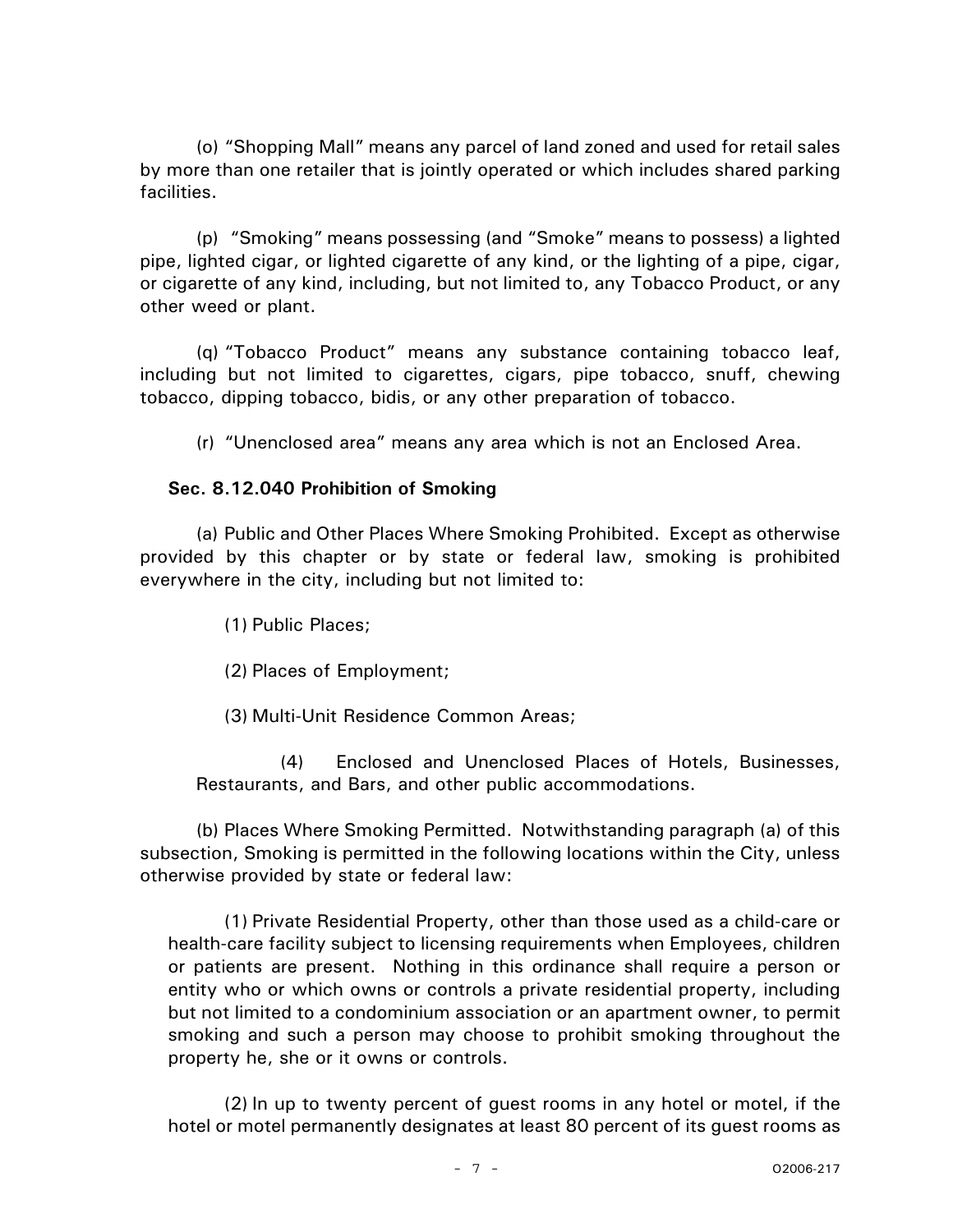nonsmoking rooms, appropriately signs non-smoking rooms and permanently removes ashtrays and matches from them. Smoking rooms shall be segregated from non-smoking rooms on separate floors, wings, or portions of either; smoking and non-smoking rooms shall not be interspersed. Nothing in this ordinance shall require a hotel or motel to provide smoking rooms and the owner or operator of a hotel or motel may choose to prohibit smoking throughout the property.

(3) Designated Unenclosed Areas in Shopping Mall Common Areas ("smokers' outposts"), provided that (i) there is not more than one square foot of unenclosed area designated for smoking for every 20,000 square feet of rentable Enclosed or Unenclosed Space a Shopping Mall (provided that each Shopping Mall may have at least one smokers' outpost of 40 or fewer square feet in area, (ii) the area is prominently marked with signs, (iii) it is located the greatest distance practicable, and at least five (5) feet, from any doorway or opening into an Enclosed area or any access way from parking facilities to the retail areas of the Shopping Mall, (iv) smoke is not permitted to enter adjacent area in which smoking is prohibited by this chapter, other law or by the owner, lessee or licensee of the adjacent property, and (v) the location(s) of the smokers' outpost(s) is or are approved in writing by the community development director of the city based on the standards of this paragraph and the goals of this chapter;

(4) Any outdoor area in which no non-smoker is Present and, due to the time of day or other factors, it is not reasonable to expect another person to arrive.

(c) No person shall dispose of Smoking waste or place or maintain a receptacle for Smoking waste in an area in which Smoking is prohibited by this chapter or other law, including within any Reasonable Distance required by this chapter.

### **Sec. 8.12.050 Reasonable Distance Required**

No person shall Smoke in an area in which Smoking is otherwise permitted by this chapter or other law within a Reasonable Distance from any entrance, opening, crack, or vent into an Enclosed Area in which Smoking is prohibited by this chapter, other law or by the owner, lessee or licensee of that Enclosed Area.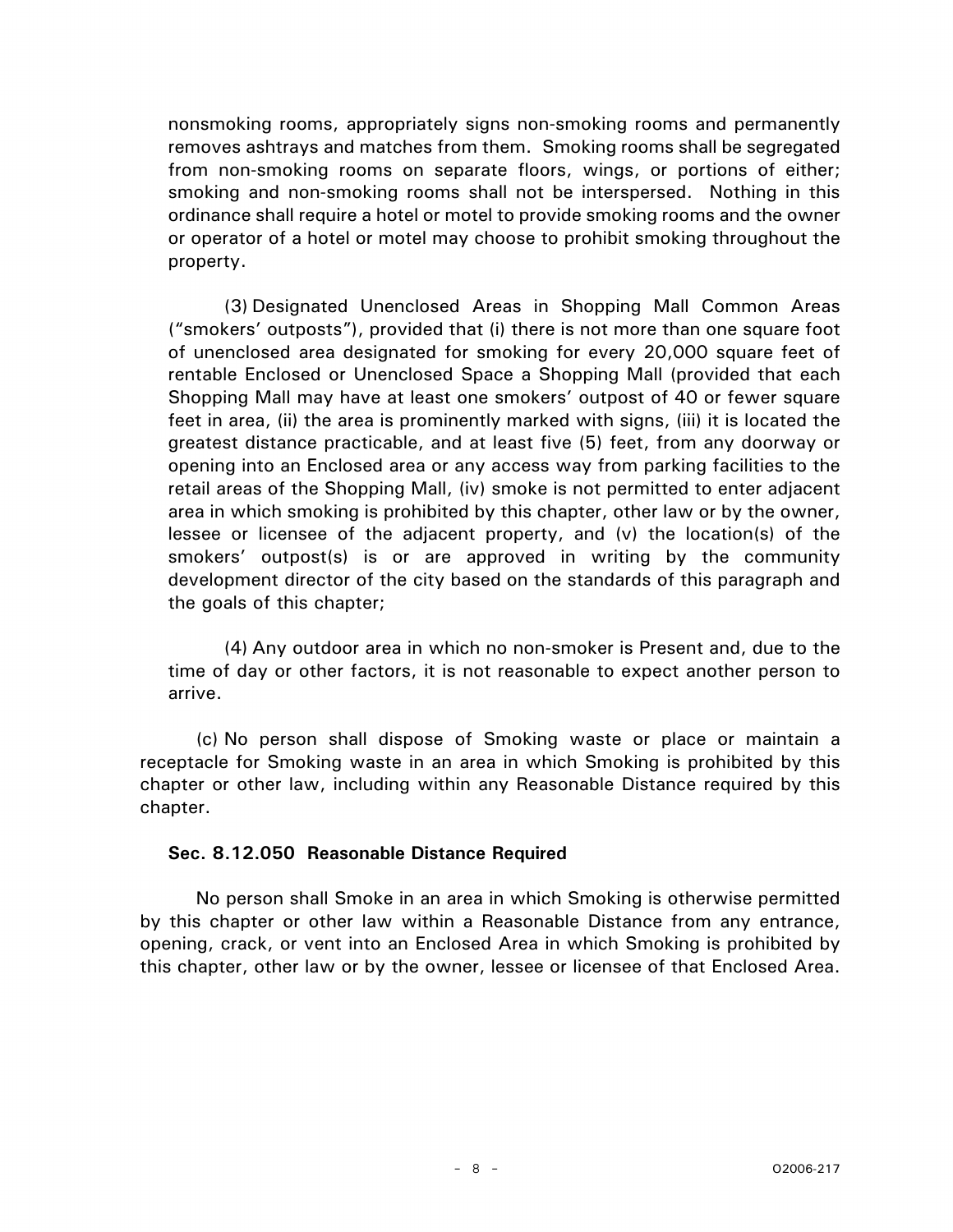## **Sec. 8.12.060 Allowing, Aiding or Abetting Illegal Smoking**

(a) No person, Employer, Business, or Nonprofit Entity shall knowingly permit Smoking in an area under his, her, or its legal or de facto control in which smoking is prohibited by this chapter or other law.

(b) No person, Employer, Business, or Nonprofit Entity shall allow the placement or maintenance of a receptacle for Smoking waste in an area under his, her, or its legal or de facto control in which smoking is prohibited by this chapter or other law.

(c) Notwithstanding any other provision of this chapter, any owner, landlord, Employer, Business, Nonprofit Entity, or other person who or which has legal or de facto control over any property may declare any area in which Smoking would otherwise be permitted to be a nonsmoking area and, provided that signs are posted giving notice of the Smoking restriction, Smoking in or within a Reasonable Distance of that area shall constitute a violation of this chapter.

(d) "No Smoking" or "Smoke Free" signs, with letters of no less than one inch in height or the international "No Smoking" symbol (consisting of a pictorial representation of a burning cigarette enclosed in a red circle with a red bar across it) or any alternative signage approved by the community development director of the city shall be conspicuously posted at each entrance to a Public Place in which Smoking is prohibited by this chapter, by the person, Employer, Business, or Nonprofit Entity who or which has legal or de facto control of such place. The city manager shall post signs at each entrance to a Public Place in which Smoking is prohibited by this Chapter which is owned or controlled by the city. Signage required by this paragraph shall not be subject to chapter 17.30 ("Signs") of this code. Notwithstanding this provision, the presence or absence of signs shall not be a defense to the violation of any other provision of this chapter except as to an area in which Smoking is prohibited only by paragraph (c) of this subsection.

# **Sec. 8.12.070 Penalties and Enforcement**

(a) A violation of this ordinance shall constitute a misdemeanor punishable pursuant to chapter 1.16 of this code unless the prosecutor determines to prosecute it as an infraction as authorized by section 1.16.010(a).

(b) The city council hereby declares that exposing other persons to secondhand smoke constitutes a public nuisance and may be remedied as such.

(c) No person shall cause, permit, aid, abet, or conceal a violation of any provision of this chapter.

(d) The remedies provided by this chapter are cumulative and in addition to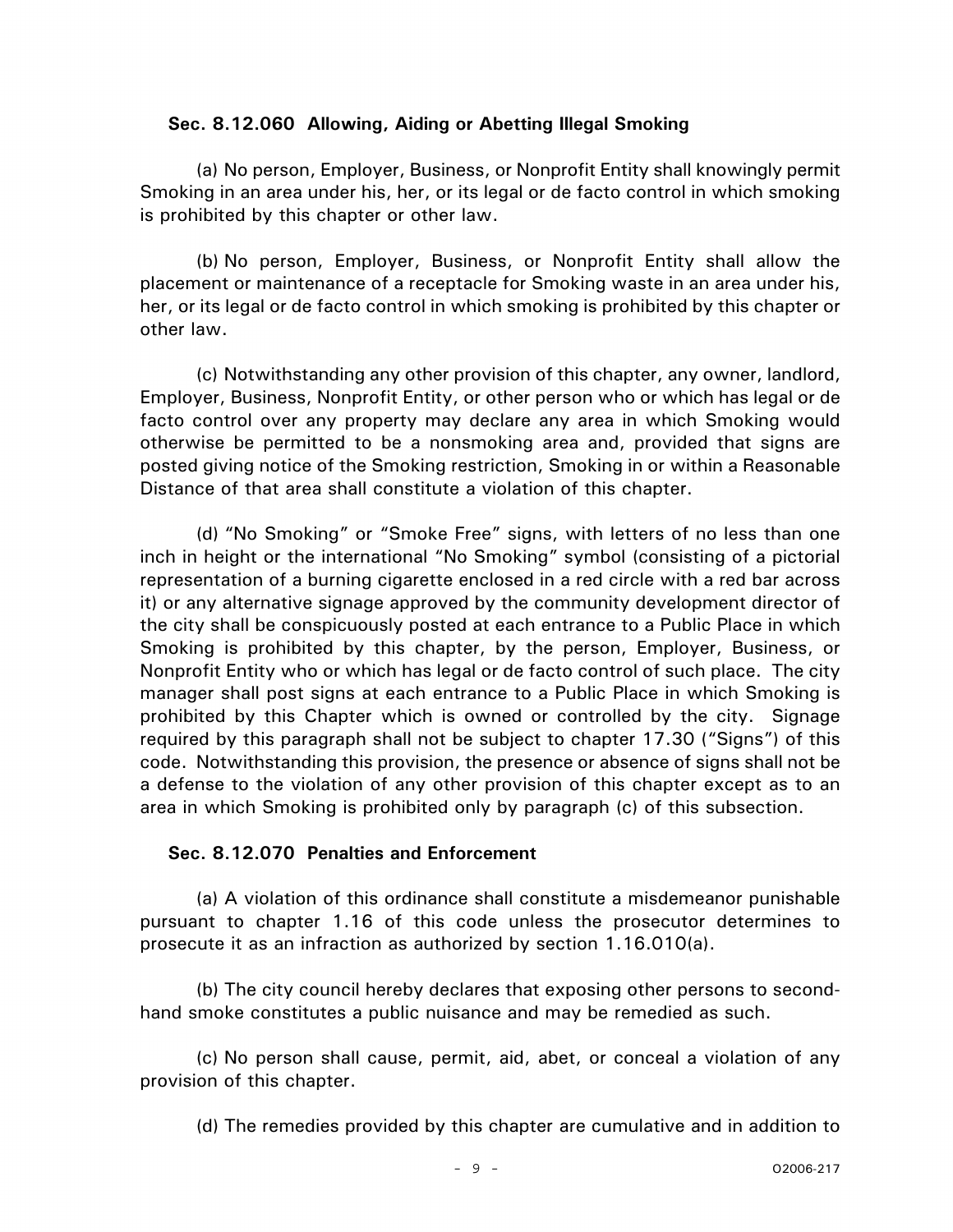any other remedies available at law or in equity.

(e) The city prosecutor, city attorney, any peace officer or city code enforcement officer may enforce this chapter.

# **Sec. 8.12.080 Private Enforcement**

(a) The city attorney or city prosecutor may also bring a civil action to enforce this chapter and to obtain the remedies specified below or otherwise available in equity or at law.

(b) Any person acting for the interests of him-, her-, or itself, or of its members, or of the general public (hereinafter "a Private Enforcer") may bring a civil action to enforce this chapter with the remedies specified below, if both of the following requirements are met:

(1) The action is commenced more than 60 days after the Private Enforcer has given written notice of an alleged violation of this chapter to the city attorney and to the alleged violator.

(2) No person acting on behalf of the city or the state has commenced or is prosecuting an action regarding the violation(s) which was or were the subject of the notice on the date the private action is filed.

(c) A Private Enforcer shall provide a copy of his, her or its action to the city attorney within seven days of filing it.

(d) Upon settlement or judgment of an action brought pursuant to paragraph (g) of this subsection, the Private Enforcer shall give the city attorney notice of that settlement or judgment and of the final disposition of the case. No Private Enforcer may settle such an action unless the city attorney or the court determines the settlement to be reasonable in light of the purposes of this chapter and any settlement in violation of this requirement may be set aside upon motion to a court of competent jurisdiction by the city attorney or city prosecutor.

(e) Upon proof of a violation of this chapter, the court shall award the following:

(1) Damages in the amount of either:

(i) upon proof, actual damages; or

(ii) with insufficient or no proof of damages, \$250 for each violation of this chapter (hereinafter "Statutory Damages"). Unless otherwise specified in this chapter, each day of a continuing violation shall constitute a separate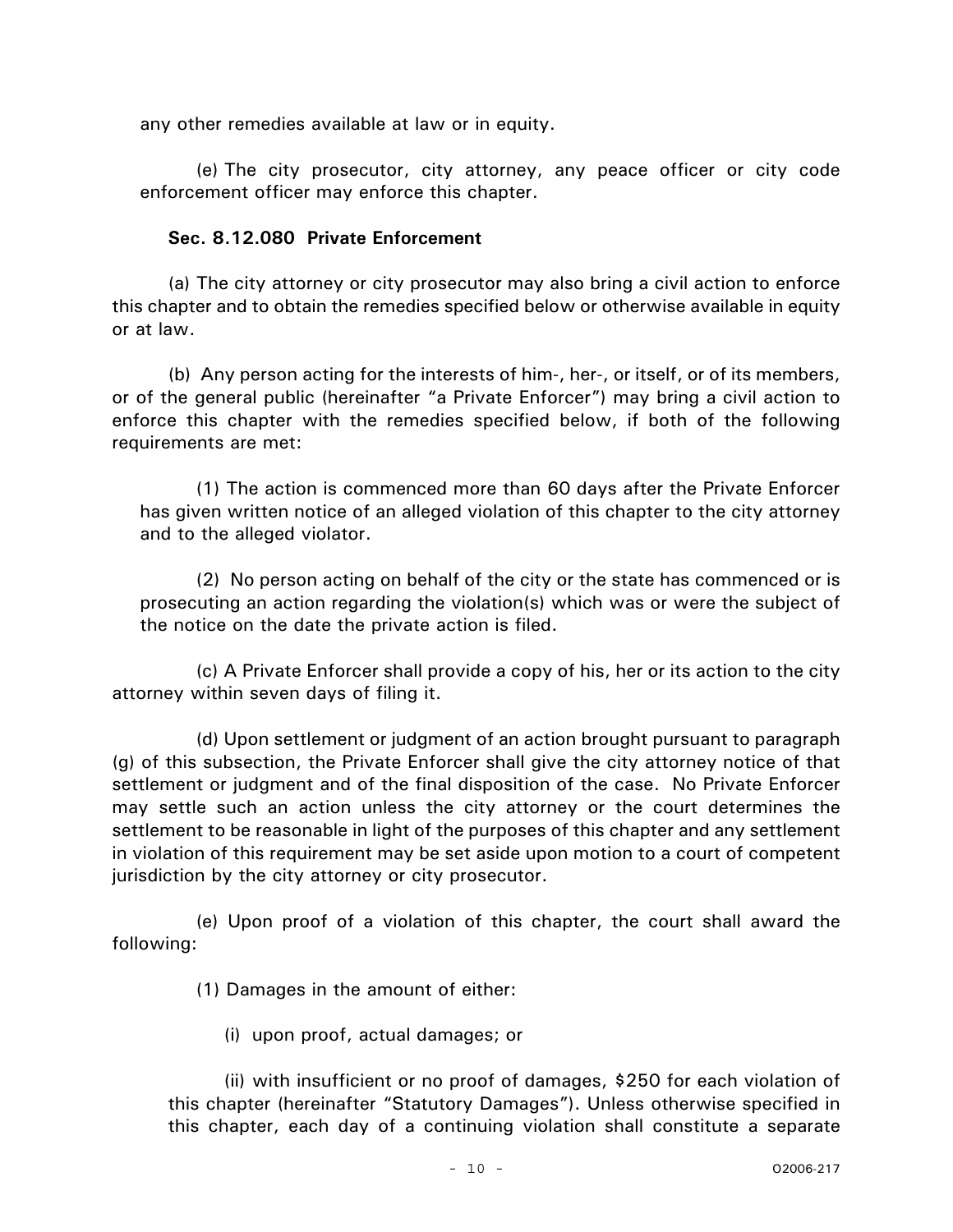violation. Notwithstanding any other provision of this chapter, no Private Enforcer suing on behalf of the general public shall recover Statutory Damages based upon a violation of this chapter if a previous claim brought on behalf of the general public for Statutory Damages and based upon the same violation has been adjudicated, whether or not the Private Enforcer was a party to that earlier adjudication.

(2) Restitution to the appropriate party or parties of the gains obtained by way of violation of this chapter.

(3) Exemplary damages, where it is proven by clear and convincing evidence that the defendant is guilty of oppression, fraud, malice, or a conscious disregard for the public health and safety.

(4) Attorneys' fees and costs reasonably incurred by a successful party in prosecuting or defending an action.

Any damages awarded in an action brought by the city attorney or city prosecutor shall be paid into the city's general fund unless the court determines that they should be paid to a damaged third party.

(f) Upon proof of at least one violation of this chapter, a Private Enforcer, the city prosecutor, city attorney, any peace officer or code enforcement official may obtain an injunction against further violations of this chapter or as, to small claims court actions, a judgment payable on condition that a further violation of this chapter occur within a time specified by the court.

(g) Notwithstanding any legal or equitable bar, a Private Enforcer may bring an action to enforce this chapter solely on behalf of the general public. When a Private Enforcer do so, nothing about such an action shall act to preclude or bar the Private Enforcer from bringing a subsequent action on his, her or its own behalf based upon the same facts.

(h) Nothing in this chapter shall prohibit a Private Enforcer from bringing a civil action in small claims court to enforce this chapter, so long as the amount in demand and the relief sought are within the jurisdiction of small claims court.

**SECTION 3. SEVERABILITY.** If any section, subsection, subdivision, paragraph, sentence, clause or phrase of this Ordinance, or its application to any person or circumstance, is for any reason held to be invalid or unenforceable, such invalidity or unenforceability shall not affect the validity or enforceability of the remaining sections, subsections, subdivisions, paragraphs, sentences, clauses or phrases of this Ordinance, or its application to any other person or circumstance. The City Council of the City of Calabasas hereby declares that it would have adopted each section, subsection, subdivision, paragraph, sentence, clause or phrase hereof, irrespective of